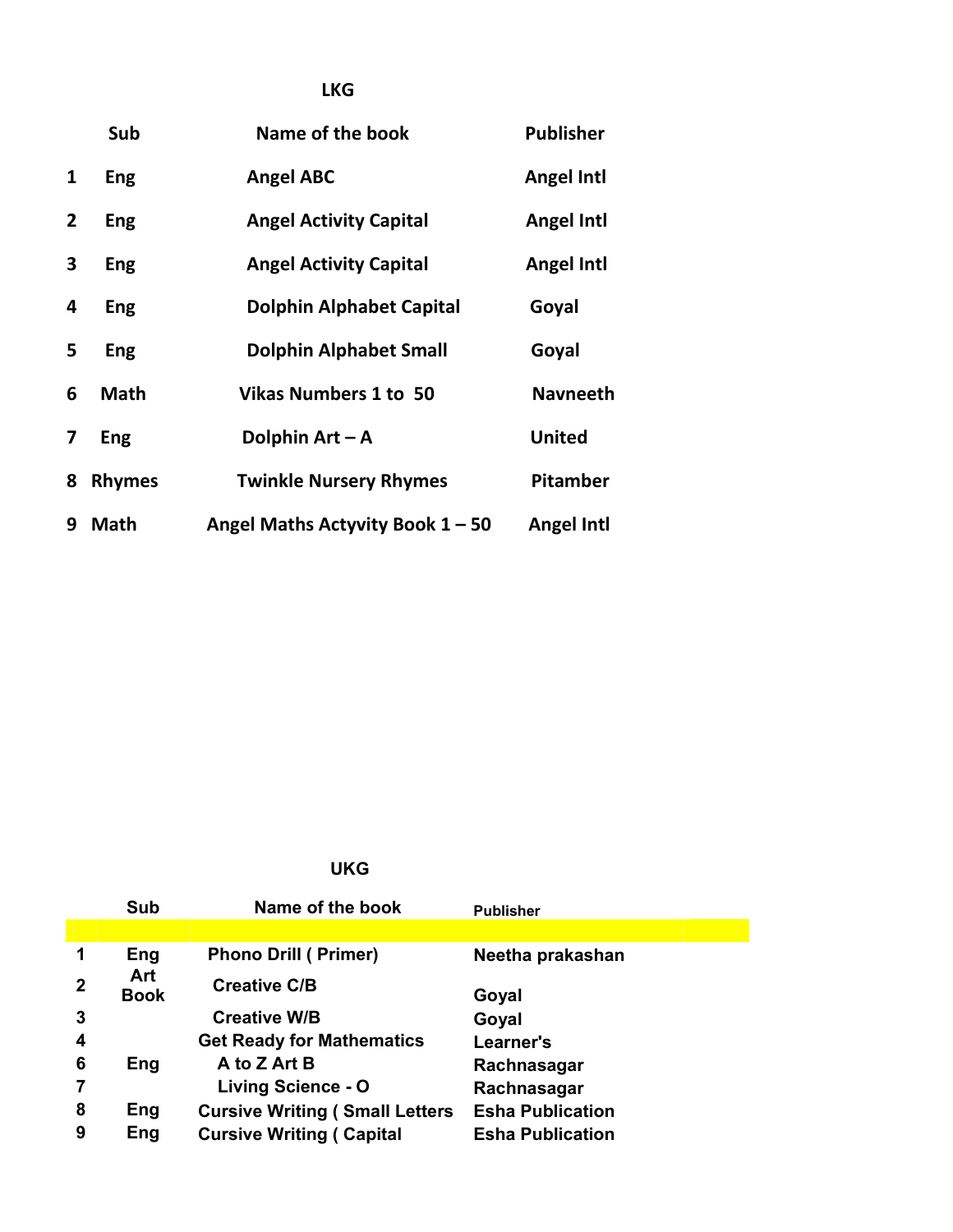**Letters)** 

## **Grade - 1**

| 1            | Eng                  | Canopy Sem 1 (Term books)                  | <b>Orient black swan</b>                   |
|--------------|----------------------|--------------------------------------------|--------------------------------------------|
| $\mathbf{2}$ | Eng                  | <b>Canopy Sem 2</b>                        | <b>Orient black swan</b>                   |
| 3            | 2nd<br>Lang          | Hindi (Nikuje text cum work<br>book)-1     | Goyal                                      |
| 4            | <b>Craft</b>         | Art & Craft-1                              | <b>Dolphin</b>                             |
| 5            | <b>GK</b>            | <b>Genaral Knowledge of Times-1</b>        | Goyal                                      |
| 6            | $C-S$                | <b>Enter - 1(Computer Science)</b>         | <b>Goyal Brothers</b>                      |
| 7            | C-W                  | <b>Manya Cursive Writing- Part -1</b>      | <b>Pitamber Publishing</b><br><b>House</b> |
| 8            |                      | <b>Impact (English Grammar)</b><br>revised | Kriti prakashan Plt                        |
| 9            | М-<br><b>Science</b> | <b>The Mirror Values 1</b>                 | Goyal                                      |

| MALAYALAM | KALIVANJI                          | <b>POORNA PUBLICATION</b> |
|-----------|------------------------------------|---------------------------|
| MALAYALAM | KALIVANJI                          | <b>POORNA PUBLICATION</b> |
| MALAYALAM | <b>PRIYAKSHARAM NOTE PUSTHAKAM</b> | <b>POORNA PUBLICATION</b> |

| 1            | Eng                  | <b>Canopy Sem 1</b>                        | <b>Orient black swan</b>                   |
|--------------|----------------------|--------------------------------------------|--------------------------------------------|
| $\mathbf{2}$ | Eng                  | <b>Canopy Sem 2</b>                        | <b>Orient black swan</b>                   |
| 3            | $C-W$                | <b>Manya Cursive Writing- Part -2</b>      | <b>Pitamber Publishing</b><br><b>House</b> |
| 4            |                      | Ayini urudu B(Angel)                       | Angel                                      |
| 5            | 2nd<br>Lang          | Hindi (Nikuje text cum work book)-1        |                                            |
| 6            | <b>Craft</b>         | Art & Craft- 2 Dolphins                    | <b>Dolphin</b>                             |
|              | <b>GK</b>            | <b>Genaral Knowledge of Times-1</b>        | Goyal                                      |
| 9            | $C-S$                | <b>Enter - 2 (Computer Science)</b>        | <b>Goyal Brothers</b>                      |
| 11           |                      | <b>Impact (English Grammar)</b><br>revised | Kriti prakashan Plt                        |
| 12           | M-<br><b>Science</b> | <b>The Mirror Values 2</b>                 | Goyal                                      |

| <b>MALAYALAM</b> | <b>PRIYA MOZHI</b>                 | <b>POORNA PUBLICATION</b> |
|------------------|------------------------------------|---------------------------|
| <b>MALAYALAM</b> | <b>PRIYAKSHARAM NOTE PUSTHAKAM</b> | <b>POORNA PUBLICATION</b> |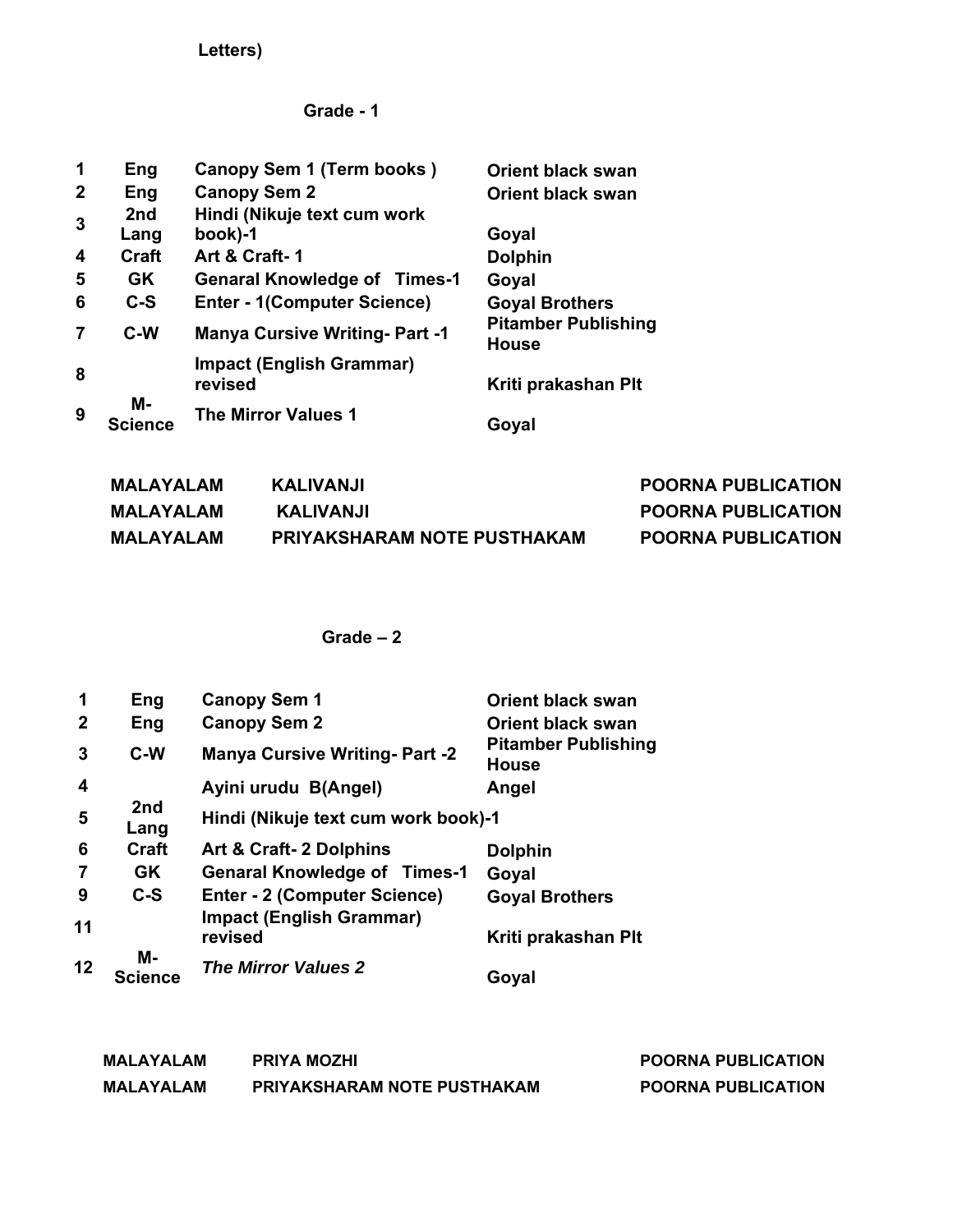| 1                       | Eng           | <b>Canopy Sem 1</b>                        | <b>Orient Blackswan</b> |
|-------------------------|---------------|--------------------------------------------|-------------------------|
| $\mathbf{2}$            | Eng           | <b>Canopy Sem 2</b>                        | <b>Orient Blackswan</b> |
| $\overline{\mathbf{3}}$ | 2nd<br>Lang   | Hindi (Nikuje text cum work<br>$book) -3$  | Goyal                   |
| $\overline{4}$          | Art<br>&Craft | <b>Dolphin Art &amp; Activity Book-3</b>   | <b>United Pub</b>       |
| 6                       | <b>GK</b>     | <b>Genaral Knowledge of Time-3</b>         | Goyal                   |
| 8                       | $C-S$         | <b>Enter - 3 (Computer Science)</b>        | <b>Goyal Brothers</b>   |
| 12                      |               | <b>Impact (English Grammar)</b><br>revised | Kriti prakashan Plt     |
| 13                      | M-<br>Science | <b>The Mirror Values</b><br>-3             | Goyal                   |

| <b>MALAYALAM</b> | <b>PRIYA MOZHI</b>                 | <b>POORNA PUBLICATION</b> |
|------------------|------------------------------------|---------------------------|
| MALAYALAM        | <b>PRIYAKSHARAM NOTE PUSTHAKAM</b> | <b>POORNA PUBLICATION</b> |

## **Grade – 4**

| 1           | Eng                  | <b>Canopy Sem 1</b>                        | <b>Orient black swan</b> |
|-------------|----------------------|--------------------------------------------|--------------------------|
| $\mathbf 2$ | Eng                  | <b>Canopy Sem 2</b>                        | <b>Orient black swan</b> |
| 3           | 2nd                  | Hindi (Nikuje text cum work                |                          |
|             | Lang                 | book) -4                                   | Goyal                    |
| 4           | <b>GK</b>            | <b>Genaral Knowledge of Times-4</b>        | Goyal                    |
| 5           | Art<br>&Craft        | <b>Dolphin Art &amp; Activity-4</b>        | <b>United Publishers</b> |
|             | $C-S$                | <b>Enter - 4 (Computer Science)</b>        | <b>Goyal Brothers</b>    |
| 12          |                      | <b>Impact (English Grammar)</b><br>revised | Kriti prakashan Plt      |
| 13          | M-<br><b>Science</b> | <b>The Mirror Values</b>                   | Goyal                    |

| MALAYALAM | <b>PRIYA MOZHI</b>                 | <b>POORNA PUBLICATION</b> |
|-----------|------------------------------------|---------------------------|
| MALAYALAM | <b>PRIYAKSHARAM NOTE PUSTHAKAM</b> | <b>POORNA PUBLICATION</b> |

| $\mathbf 1$  |     | Eng Canopy Sem 1                  | <b>Orient black swan</b> |
|--------------|-----|-----------------------------------|--------------------------|
| $\mathbf{2}$ |     | Eng Canopy Sem 2                  | <b>Orient black swan</b> |
| -3           | 2nd | Hindi (Nikuje text cum work Goyal |                          |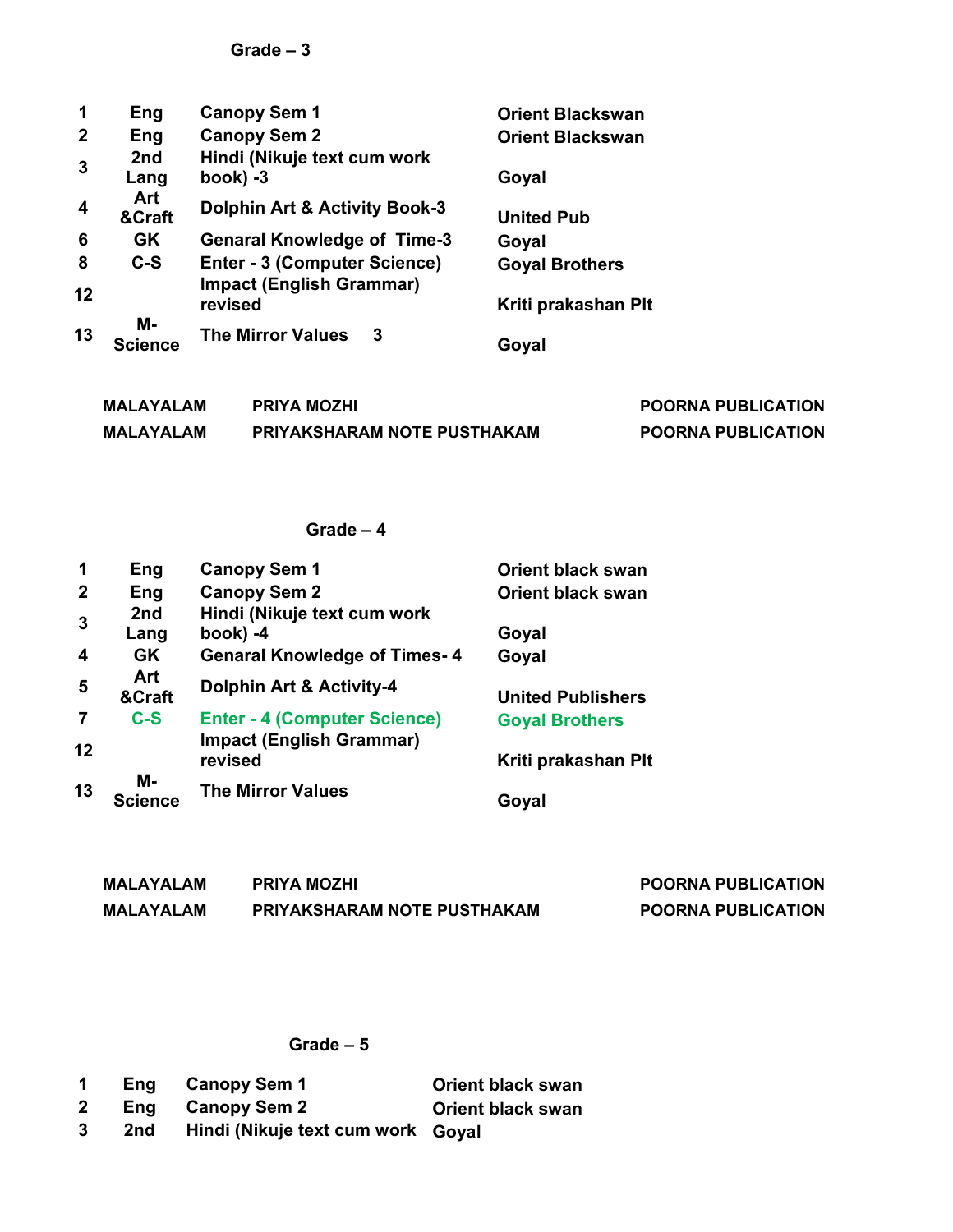|    | Lang          | book) 5                                    |                                                             |
|----|---------------|--------------------------------------------|-------------------------------------------------------------|
| 4  | Art<br>&Craft | <b>Dolphin Art &amp; Activity-5</b>        | <b>United Pub</b>                                           |
| 6  | GK            | <b>Genaral Knowledge of</b><br>Times- 5    | Goyal                                                       |
|    | $C-S$         | <b>Enter - 5 (Computer</b><br>Science)     | <b>Goyal Brothers</b>                                       |
| 10 | 3rd<br>Lang   | Ayini urudu (angel-2)                      | <b>Angel International Educational</b><br><b>Publishers</b> |
| 11 | moral         | <b>The Mirror Values</b>                   | Goyal                                                       |
| 13 |               | <b>Impact (English Grammar)</b><br>revised | Kriti prakashan                                             |

| MALAYALAM        | <b>PRIYA MOZHI</b>                 | <b>POORNA PUBLICATION</b> |
|------------------|------------------------------------|---------------------------|
| <b>MALAYALAM</b> | <b>PRIYAKSHARAM NOTE PUSTHAKAM</b> | <b>POORNA PUBLICATION</b> |

#### **Grade – 6**

| 1            | Eng          | <b>English (Honey)</b>                     | <b>NCERT</b>          |
|--------------|--------------|--------------------------------------------|-----------------------|
| $\mathbf{2}$ |              | <b>Impact (English Grammar)</b><br>revised | Kriti prakashan Plt   |
| 3            | <b>Maths</b> | Maths -6                                   | <b>NCERT</b>          |
| 4            | Sc           | Science -6                                 | <b>NCERT</b>          |
| 5            | S-Sc         | Our Pasts -6                               | <b>NCERT</b>          |
| 6            | S-Sc         | Earth our habit Geography- 6               | <b>NCERT</b>          |
| 7            | S-Sc         | <b>Social and Politial Life-6</b>          | <b>NCERT</b>          |
| 8            | C-S          | Enter - 6 (Computer Science)               | <b>Goyal Brothers</b> |
| 10           | 3rd Lang     | Apani zaban-6                              | <b>NCERT</b>          |
| 14           | 2nd<br>Lang  | Vasant - Bagh - 1 - Class- 6               | <b>NCERT</b>          |
| 16           | $M-S$        | <b>The Mirror Values</b>                   | Goyal                 |
| 17           | Lang         | Hindi Gramar-(Mem our mera)                | <b>SARASWADI</b>      |

MALAYALAM PRIYA MOZHI **POORNA PUBLICATION** 

| 1                | Eng             | <b>English (Honey)</b>                  | <b>NCERT</b> |
|------------------|-----------------|-----------------------------------------|--------------|
| $\mathbf{2}$     |                 | <b>Impact (English Grammar) revised</b> |              |
| $\mathbf{3}$     | <b>Maths</b>    | <b>Mathamatics -7</b>                   | <b>NCERT</b> |
| $\boldsymbol{4}$ | Sc              | Science-7                               | <b>NCERT</b> |
| 5                | S-Sc            | <b>Our Pasts History- 7</b>             | <b>NCERT</b> |
| 6                | S-Sc            | <b>Our Environment Geography-</b>       |              |
|                  |                 |                                         | <b>NCERT</b> |
| 7                | S-Sc            | <b>Social Political Life</b>            | <b>NCERT</b> |
| 8                | 2 <sub>nd</sub> | Vasant - Bag-2 for Class-7              | <b>NCERT</b> |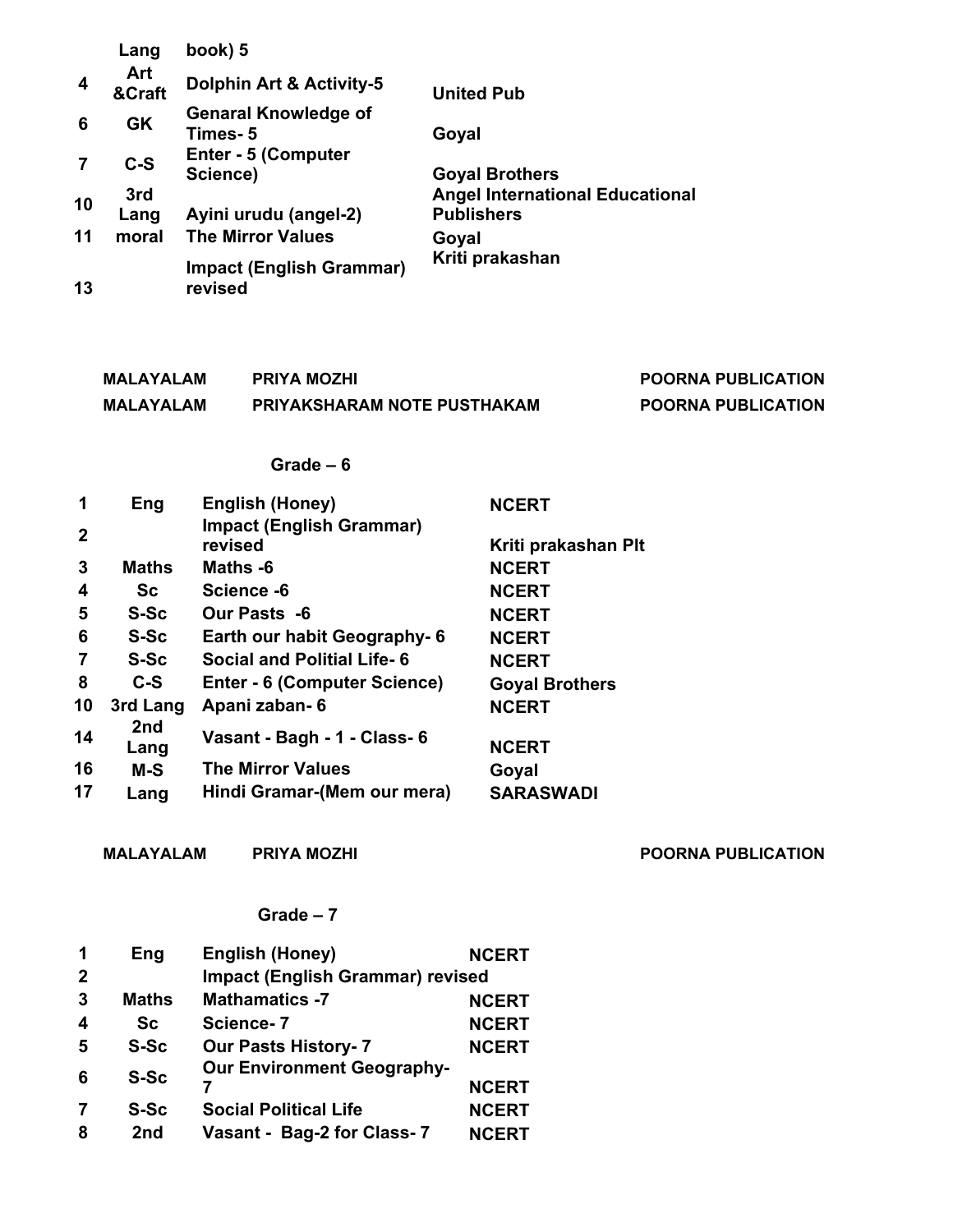|    | Lang |                                       |                       |
|----|------|---------------------------------------|-----------------------|
| 10 | C-S  | <b>Enter - 7 (Computer Science)</b>   | <b>Goyal Brothers</b> |
|    |      | 12 3rd Lang Apne zaban (Urdu)         | <b>NCERT</b>          |
| 15 | M-S  | Moral Science Joy full living         |                       |
| 17 | Lang | Hindi Gramar-(Mem our mera) SARASWADI |                       |
|    |      |                                       |                       |

MALAYALAM PRIYA MOZHI **POORNA PUBLICATION** 

#### **Grade – 8**

| 1            | Eng          | English (Honey)                                       | <b>NCERT</b>           |
|--------------|--------------|-------------------------------------------------------|------------------------|
| $\mathbf{2}$ | Eng          | <b>Impact (English Grammar) revised</b>               | Kriti prakashan Plt    |
| 3            | <b>Maths</b> | Maths-8                                               | <b>NCERT</b>           |
| 4            | Sc           | Science-8                                             | <b>NCERT</b>           |
| 5            | <b>S-Sc</b>  | History Part I -8                                     | <b>NCERT</b>           |
| 6            | S-Sc         | <b>History Part II -8</b>                             | <b>NCERT</b>           |
| 7            | <b>S-Sc</b>  | <b>Resourse &amp; Devolopment (Geography)-8</b>       | <b>NCERT</b>           |
| 8            | S-Sc         | <b>Political Life-8</b>                               | <b>NCERT</b>           |
| 9            | 2nd<br>Lang  | Vasant - Bag- 3 for Class- 8                          | <b>NCERT</b>           |
| 10           | 2nd<br>Lang  | Abinav Hindi Viyakaran Thatha Nibandh-<br>Rachana) -8 | Aasha Prakashan<br>Guh |
| 12           | $C-S$        | <b>Enter - 8 (Computer Science)</b>                   | <b>Goyal Brothers</b>  |
| 14           | 3rd<br>Lang  | Apne zaban - Urdu                                     | <b>NCERT</b>           |
| 17           | $M-S$        | Moral Science Joy full living                         |                        |

MALAYALAM PRIYA MOZHI POORNA PUBLICATION

| $\mathbf 1$      | Eng                            | <b>Beehive</b>                                                                                                                   | <b>NCERT</b>                          |
|------------------|--------------------------------|----------------------------------------------------------------------------------------------------------------------------------|---------------------------------------|
| $\overline{2}$   | Eng                            | <b>Moments</b>                                                                                                                   | <b>NCERT</b>                          |
| 3                | Eng                            | Words and expressions (Work book)                                                                                                | <b>NCERT</b>                          |
| $\boldsymbol{4}$ | <b>Math</b>                    | <b>Maths Text-9</b>                                                                                                              | <b>NCERT</b>                          |
| 5                | Sc                             | Science-9                                                                                                                        | <b>NCERT</b>                          |
|                  | <b>Sc Lab</b><br><b>Manual</b> | <b>Core Science Lab Manual with (for formative</b><br><b>Assessments) Practical Skills (for summative</b><br><b>Assessments)</b> | Goyal<br><b>Brothers</b><br>Prakashan |
| 6                | Sc-S                           | History-9                                                                                                                        | <b>NCERT</b>                          |
|                  | Sc-S                           | Geography-9                                                                                                                      | <b>NCERT</b>                          |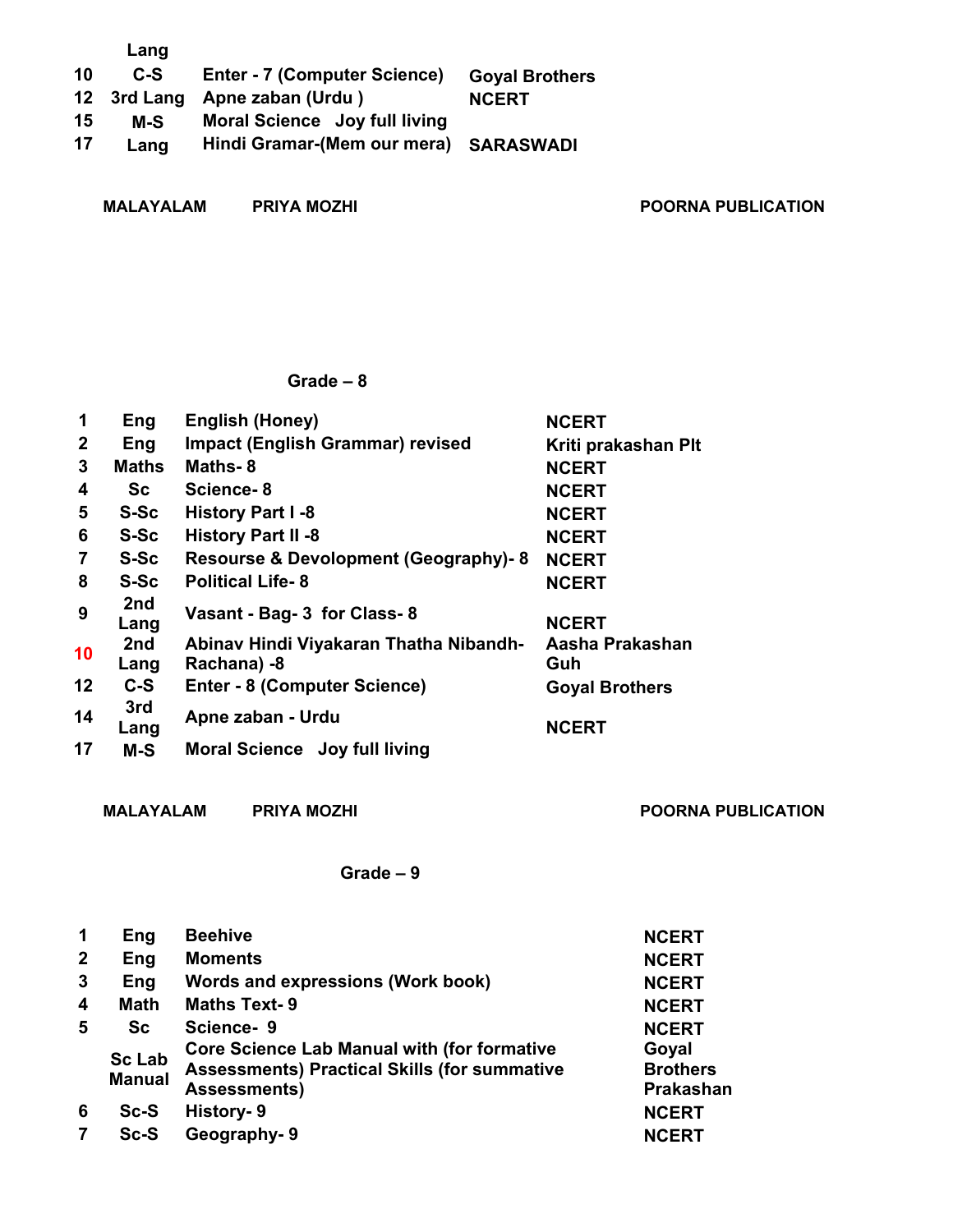| 8  | $Sc-S$         | <b>Politics-9</b>        | <b>NCERT</b> |
|----|----------------|--------------------------|--------------|
| 9  | Sc-S           | <b>Economics-9</b>       | <b>NCERT</b> |
|    | 11 3rd<br>Lang | Minhajuthahleemil Arabia | <b>NCERT</b> |
| 12 | 3rd<br>Lang    | Jaan pehjan Part-4       | <b>NCERT</b> |

**MALAYALAM KERALA PADAWALI SERT KERALA** 

#### **Grade – 10**

| 1               | Eng                            | <b>First Flight</b>                                                                                                              | <b>NCERT</b>                          |
|-----------------|--------------------------------|----------------------------------------------------------------------------------------------------------------------------------|---------------------------------------|
| $\mathbf{2}$    | Eng                            | <b>Foot Print</b>                                                                                                                | <b>NCERT</b>                          |
| 3               | Eng                            | Words and expressions (Work book)                                                                                                | <b>NCERT</b>                          |
| 5               | <b>Math</b>                    | <b>Maths Text-10</b>                                                                                                             | <b>NCERT</b>                          |
| 6               | <b>Sc Lab</b><br><b>Manual</b> | <b>Core Science Lab Manual with (for formative</b><br><b>Assessments) Practical Skills (for summative</b><br><b>Assessments)</b> | Goyal<br><b>Brothers</b><br>Prakashan |
| 7               | Sc                             | Science -10                                                                                                                      | <b>NCERT</b>                          |
| 9               | <b>S-Sc</b>                    | History-10                                                                                                                       | <b>NCERT</b>                          |
| 10              | <b>S-Sc</b>                    | Geography-10                                                                                                                     | <b>NCERT</b>                          |
| 11              | S-Sc                           | politics-10                                                                                                                      | <b>NCERT</b>                          |
| 12 <sub>2</sub> | S-Sc                           | Economics-10                                                                                                                     | <b>NCERT</b>                          |
| 14              |                                | Minhajuthahleemil Arabia                                                                                                         |                                       |
| 17              |                                | Jaan Pehjan Part 5                                                                                                               |                                       |
| 18              |                                | Hindi Reader sparsh                                                                                                              |                                       |
| 19              |                                | <b>Hindi Course sanchy</b>                                                                                                       |                                       |
|                 | <b>MALAYALAM</b>               | <b>KERALA PADAWALI</b>                                                                                                           | <b>SERT KERALA</b>                    |

**Grade XI Science Stream** 

| 1            | <b>English Reader</b>       | <b>NCERT</b>  |  |
|--------------|-----------------------------|---------------|--|
| $\mathbf{2}$ | <b>Suppl Reader</b>         | <b>NCERT</b>  |  |
| 4            | <b>Physics part 1</b>       | <b>NCERT</b>  |  |
| 5            | <b>Physics part 2</b>       | <b>NCERT</b>  |  |
| 6            | <b>Physics practical</b>    | <b>NCERT</b>  |  |
|              | <b>Chemistry-1</b>          | <b>NCERT</b>  |  |
| 8            | <b>Chemistry-2</b>          | <b>NCERT</b>  |  |
| 9            | <b>Chemistry lab Manual</b> | Laxmi         |  |
| 12           | <b>Biology</b>              | <b>NCERT</b>  |  |
| 13           | <b>Biology Lab manual</b>   | togrther with |  |
| 15           | <b>Maths part-1</b>         | <b>NCERT</b>  |  |
|              |                             |               |  |